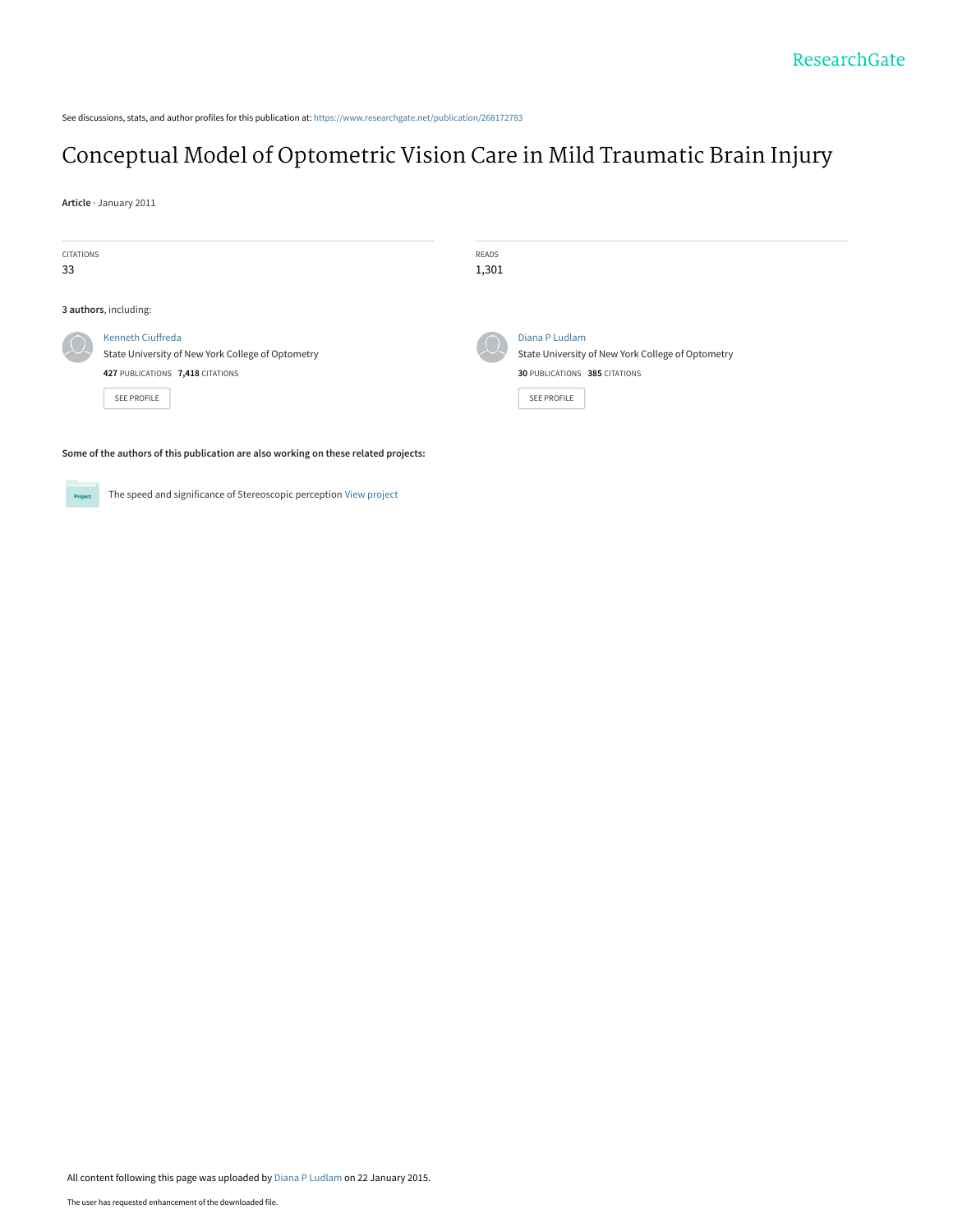# **Conceptual Model of Optometric Vision Care in Mild Traumatic Brain Injury**

#### **Kenneth J. Ciuffreda, O.D., Ph.D. Diana P. Ludlam, B.S.**

 State University of New York, State College of **Optometry** New York, NY

# **Abstract**

*Optometrists are being asked to provide vision care to increasing numbers of individuals with mild traumatic brain injury (mTBI). However, the complexity of both the vision-based, and non-vision-based symptoms and related problems, as well as the multiple levels of concurrent care provided by other health-related professionals, may make the task appear daunting. We propose a four-tiered, conceptual model of optometric care in these patients that should render the task more easily achievable.*

*The four-tiered model includes the basic optometric examination, and analysis of ocular motor problems, non-ocular motor problems, and non-vision-based problems.*

# **Key Words**

 *acquired brain injury, neurological disorder, neuro-optometric rehabilitation, optometry, traumatic brain injury, vision rehabilitation, vision therapy*

# **INTRODUCTION**

Traumatic brain injury (TBI) represents a public health care priority in the United States and in optometry for at least two major reasons. First, there are thousands of returning war fighters coming from Iraq and Afghanistan presenting with various degrees and etiologies of TBI. Many of these have residual visual problems that can be diagnosed and remediated.<sup>1</sup> Second, there is considerable concern and pressure from sports teams, sports medicine groups, and parents to understand and limit the frequency and intensity of sports-related head injuries. It is estimated that as many as 10% of all athletes have sustained one or more head injuries.<sup>2</sup>

 Many of these individuals with TBI, in particular mild traumatic brain injury (mTBI), will be examined in a Veteran's Administration (VA) hospital (a veteran) or by a local optometrist if they are a civilian. The need for appropriate vision care will likely accelerate over the foreseeable future due to this growing population, heightened private/public awareness, and improved brain imaging technology. There has been, however, a lag in the formal educational process in this area for all vision care professionals. In addition, there is the perception by these professionals that mTBI patients are very complicated to manage.

The multitude of visual conditions and other co-morbid medical conditions complicate a diagnosis of mTBI. The starting point and roadmap to completion of the optometric vision examination, and later the diagnoses/therapeutic plans may lose focus and structure in these cases.<sup>3</sup> For example, consider the following scenario: JK is a 25-year-old male who sustained an injury to the frontal area 9 months ago in a

motor vehicle accident. His present complaints are: intermittent blur at distance and near, intermittent vertical diplopia at distance, and headaches following short periods of reading. He also has related concentration problems, visual fatigue, dry eye, a retinal tear in the right eye, cognitive impairment, and depression. He is taking medications for the depression, dry eye, and headaches. He also takes several vitamins and nutritional supplements. JK has weekly appointments with an occupational therapist to improve his executive function ability, a psychologist to improve his cognitive ability, and a psychiatrist to reduce his depression. Presentation of such a patient may initially seem to be overwhelming to the optometrist.

 With the above in mind, we have developed a four-tiered, conceptual model of optometric vision care for individuals with TBI, in particular those 70-80% having  $mTBL^{1,2,4}$  It may also apply, with some modifications, to those with other types of acquired brain injuries (ABI). We believe that with such a conceptual model guiding the optometric vision examination, the task will no longer appear to be so daunting.

Hopefully, this model will provide a more structured approach to those already providing vision care to TBI patients, and a starting point for those who are not yet so engaged.

#### **Four-Tiered Conceptual Model**

 Our conceptual model is presented in Table 1. Each of the four tiers, or components, will be briefly addressed. It is assumed that the reader is familiar with all of the basic concepts and suggested forms of care and/or remediation. Selected references will be provided to the reader for additional information.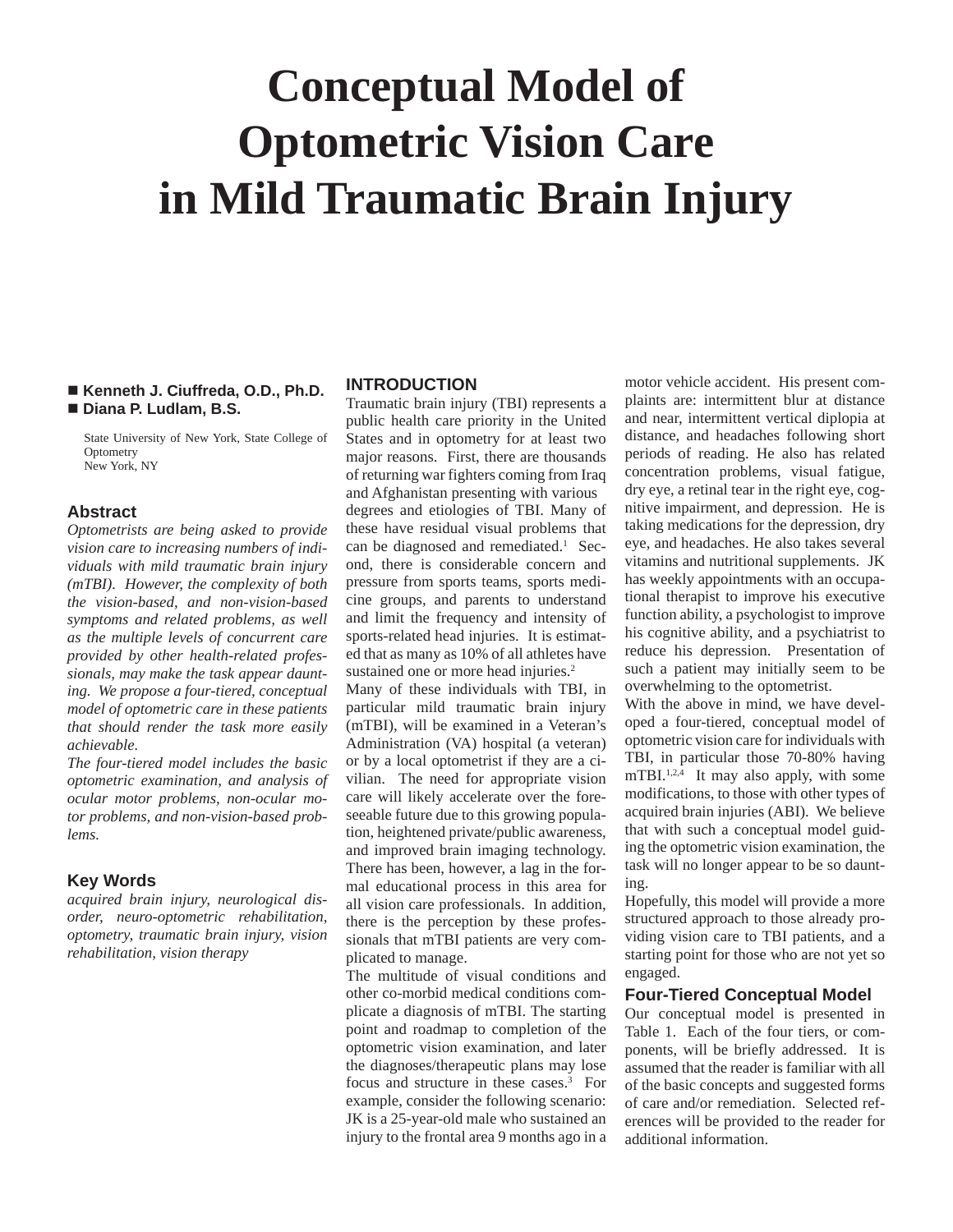# **Tier 1: The Basic Optometric Vision Examination**

 There are three aspects to the basic optometric vision examination. These include assessment of refractive status, binocular status, and ocular health status. Thus, it is assumed that before proceeding to tiers 2, 3, and 4, the patient has been refracted carefully at both distance and near, basic binocular testing has been completed (e.g., phoria, vergence ranges, relative accommodation), and any ocular/medical health issues are either being treated or appropriately referred.

# **Tier 2: Oculomotor-Based Vision Problems**

 This tier involves a more comprehensive investigation and testing related to the specific oculomotor-based vision problems commonly found in the mTBI population. This leads to the final diagnoses, followed by therapeutic interventions, for any version, vergence, and/or accommodative deficits.5,6

Assessment of versional eye movements includes the fixation, saccade, pursuit, vestibular, and optokinetic systems. These tests should be performed under monocular and binocular viewing conditions at far, intermediate, and near distances in all directions of gaze. Any gaze limitations (e.g., paresis) should be noted. Symptoms may include loss of place while reading and visual scanning problems. Remediation of any deficits would include optometric vision therapy, or in the case of a head turn in those patients with nystagmus, yoked prisms (e.g., 5-10pd) should be incorporated into the spectacle correction to reduce the head turn and minimize any related neck discomfort.

Assessment of vergence eye movements includes: accommodative vergence and the AC/A ratio, fusional vergence ranges at distance and near, phorias at distance and near, vergence flexibility at near, and the near point of convergence. Symptoms may include intermittent diplopia at near and visual fatigue. Remediation of any deficits would include vision therapy, near vergence/accommodative interactive "balance" lenses.<sup>5,7</sup> (e.g.,  $+1.0$  or  $+1.25D$ ), and/or prisms (e.g., 4pd total base-in for the commonly found convergence insufficiency in this population). $5,6$ 

Assessment of accommodation includes the amplitude of accommodation, lag of accommodation, relative accommodation, and accommodative flexibility at near.

Symptoms may include intermittent blur at near and visual fatigue while reading. Remediation of any deficits would include vision therapy and/or near lenses as described earlier for vergence.

# **Tier 3: Non-Oculomotor-Based Vision Problems**

There are several different and diverse aspects to be considered regarding the multitude of non-oculomotor-based vision problems found in this population. $4,6,8$ Each will be briefly discussed. Any one or a combination of these problems can confound, and thus make more difficult, both the basic and more specialized vision examination procedures as described in tiers 1 and 2.

A shift in one's spatial "sense of straight ahead," that is "abnormal egocentric localization" (AEL), is frequently found in the TBI population, and elsewhere in stroke with hemianopia and visual neglect. Symptoms may include difficulty with ambulation and mislocalization of objects. Yoked prisms (i.e., prisms with bases in the same direction) can be applied horizontally (typically), vertically, or obliquely, using a variety of simple techniques.<sup>9</sup> The prism magnitude is slowly increased until the mismatch between the patient's objective (i.e., veridical) and anomalous subjective directional sense is either reduced or nulled. Furthermore, with the prisms, their overall sense of visual space and ambulation should be improved (e.g., they now feel "in synch" with their environment when ambulating). Typical values horizontally are between 2-6 pd at distance, and perhaps a few prism diopters more at near when reading. In contrast, prism magnitudes are typically no more than 1-2 pd vertically when needed.

Photosensitivity is a common problem. These patients are particularly sensitive to fluorescent lighting and its related "flicker." Tints of 20-30% can be incorporated into the spectacle correction for outdoor and/or indoor viewing (e.g., BPI Omega or Anifra bluish tint). In addition, a widebrimmed hat may be beneficial to occlude the overhead illumination.<sup>6</sup>

Another common symptom is motion sensitivity. These patients are troubled by dynamic, moving environments such as found in a crowded supermarket. They may feel unsteady and even nauseous at times. The use of binasal occluders is frequently of considerable benefit. It is best if they incorporate black tape, although they may also be useful when constructed

from multiple layers of translucent tape. Form perception must be eliminated to be effective, presumably by reducing some of the peripheral visual motion. Sometimes a tint may also be helpful, as it reduces the luminous intensity of the moving retinal imagery. Lastly, motion desensitization techniques can be employed to habituate the patient to the undesirable motion<sup>5</sup>. This can be accomplished with hand motion in the far peripheral visual field and/or peripheral optokinetic stimulation producing Gibsonian optic flow on the retina.<sup>5,10</sup>

Vestibular problems occur in many of these patients as well. Symptoms may include dizziness, blurred vision, and nausea. Vestibular/vergence interactive techniques can be employed by the optometrist to improve overall oculomotor responsivity. For example, one can train the horizontal and vertical vestibulo-ocular reflex by using head rotation techniques over a range of distances and gaze angles under monocular and binocular viewing conditions.5,6 The patient may also be referred to a vestibular rehabilitation center.

Visual field defects are found in some patients. Symptoms may include bumping into objects and difficulty with ambulation. One can use visual scanning techniques into the defective field to improve object identification and ease of ambulation. In addition, sector prisms can be incorporated into the spectacle lenses to function as a "spotting" system when needed to investigate for the presence of objects (e.g., people and cars) in the missing region of the visual field. $5,6$ 

Lastly, a range of visual information processing and perceptual deficits are frequently found in this population. Symptoms may include basic figure-ground disturbances and problems with intermodal sensory integration, as well as errors in visual direction and presence of delays in visual processing. These problems can be remediated by visual information processing and perceptual therapy.

# **Tier 4: Non-Vision-Based Problems**

Lastly, there are several different and diverse aspects to be considered regarding the numerous non-vision problems in this population. These problems tend to confound and complicate the vision examination procedures as described in tiers 1, 2, and 3.3,4,8

These problems must be considered in the overall vision assessment and prognosis